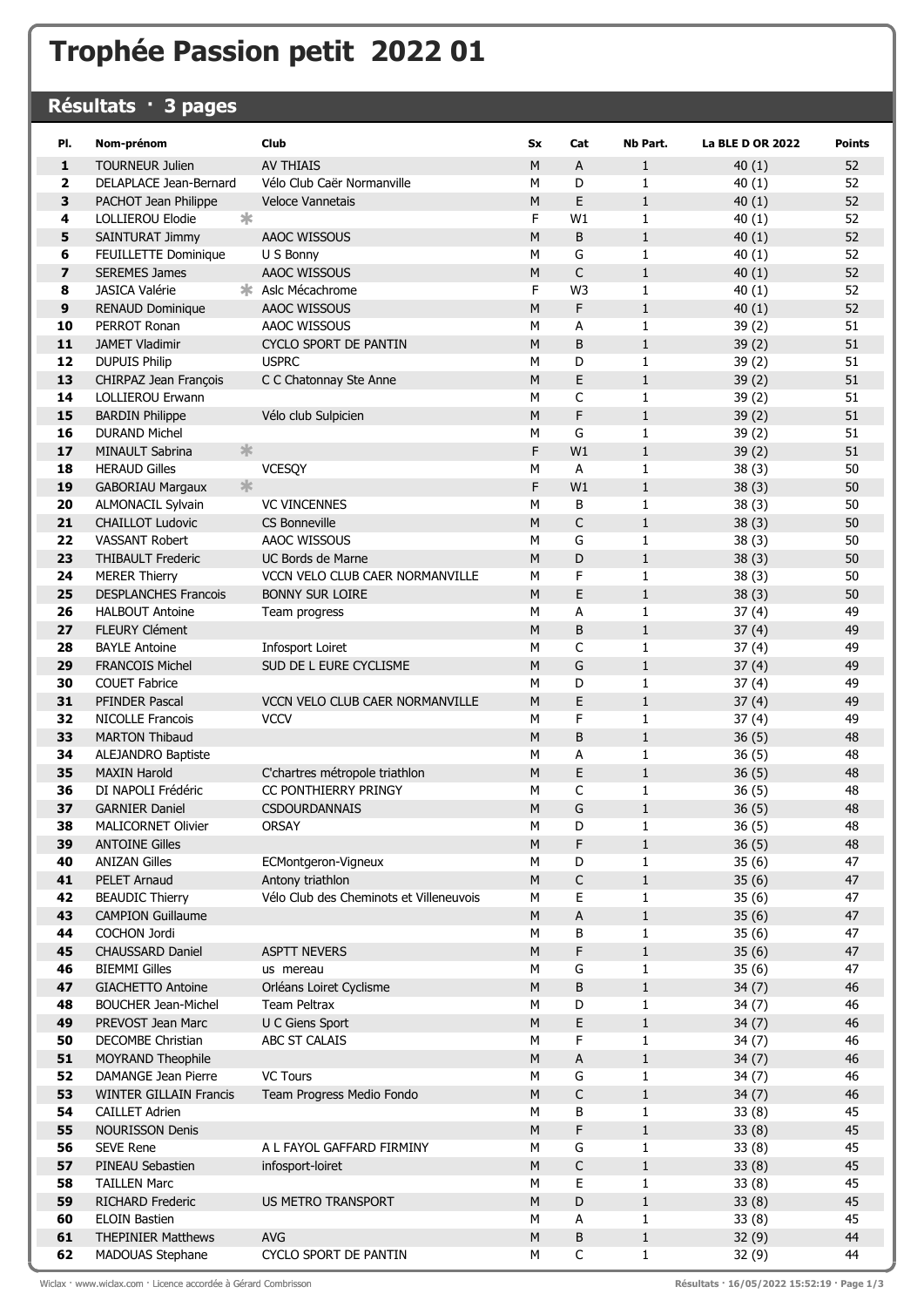| PI.        | Nom-prénom                                       | Club                                                             | Sx             | Cat         | Nb Part.                     | <b>La BLE D OR 2022</b> | Points   |
|------------|--------------------------------------------------|------------------------------------------------------------------|----------------|-------------|------------------------------|-------------------------|----------|
| 63         | <b>BROSSE Denis</b>                              | Aslc Mécachrome                                                  | M              | E           | $\mathbf{1}$                 | 32(9)                   | 44       |
| 64         | CAMILLERI Jerome                                 |                                                                  | M              | D           | $\mathbf{1}$                 | 32(9)                   | 44       |
| 65         | <b>NAVET Anthony</b>                             |                                                                  | M              | А           | $\mathbf{1}$                 | 32(9)                   | 44       |
| 66         | <b>FAURE Jean Claude</b>                         |                                                                  | M              | G           | 1                            | 32(9)                   | 44       |
| 67<br>68   | <b>BORGEAIS Pascal</b><br><b>NUGUET Laurent</b>  | US LE POINCONNET CYCLO-MARCHE<br>Velo club de Fontainebleau Avon | M<br>M         | F<br>D      | $\mathbf{1}$<br>$\mathbf{1}$ | 32(9)                   | 44<br>43 |
| 69         | <b>MONEYRON Vincent</b>                          |                                                                  | M              | B           | $\mathbf 1$                  | 31(10)<br>31(10)        | 43       |
| 70         | <b>APICELLA François</b>                         |                                                                  | M              | E           | $\mathbf{1}$                 | 31(10)                  | 43       |
| 71         | MACÉ Clément                                     |                                                                  | M              | A           | $\mathbf 1$                  | 31(10)                  | 43       |
| 72         | GÉRALD Miltgen                                   |                                                                  | M              | $\mathsf C$ | $\mathbf{1}$                 | 31(10)                  | 43       |
| 73         | <b>CHAMPY Michel</b>                             |                                                                  | M              | F           | $\mathbf{1}$                 | 31(10)                  | 43       |
| 74         | MONEYRON Robin                                   |                                                                  | M              | B           | $\mathbf{1}$                 | 30(11)                  | 42       |
| 75         | SUREAU Christian                                 | Association sportive sapeurs pompiers 91                         | M              | E           | $\mathbf{1}$                 | 30(11)                  | 42       |
| 76         | <b>AUBIN Thomas</b>                              |                                                                  | M              | А           | $\mathbf{1}$                 | 30(11)                  | 42       |
| 77         | <b>GATTO Luc</b>                                 |                                                                  | M              | C           | $1\,$                        | 30(11)                  | 42       |
| 78         | <b>DANRE Benoit</b>                              | <b>C'CHARTRES METROPOLE TRIATHLON</b>                            | M<br>M         | D           | $\mathbf{1}$<br>$\mathbf{1}$ | 30(11)                  | 42       |
| 79<br>80   | <b>BOUILLY Jeremy</b><br><b>BOUTELOUP Rémy</b>   | <b>ASPTT ORLEANS</b>                                             | М              | B<br>А      | $\mathbf{1}$                 | 29 (12)<br>29 (12)      | 41<br>41 |
| 81         | <b>DOUCET Laurent</b>                            |                                                                  | M              | D           | $\mathbf 1$                  | 29(12)                  | 41       |
| 82         | <b>DURAND Jerome</b>                             | <b>BRIE GATINAIS CYCLO</b>                                       | M              | E           | $\mathbf{1}$                 | 29 (12)                 | 41       |
| 83         | PUJOL Jean-Christophe                            | CACO                                                             | M              | $\mathsf C$ | $\mathbf 1$                  | 29(12)                  | 41       |
| 84         | <b>BESLAY Nicolas</b>                            | Ac sud 28                                                        | M              | B           | $\mathbf{1}$                 | 28(13)                  | 40       |
| 85         | <b>MARTIN Hervé</b>                              | ASPTT NEVERS OMNISPORT                                           | M              | E           | $\mathbf{1}$                 | 28(13)                  | 40       |
| 86         | <b>FROMENTIN Thierry</b>                         |                                                                  | M              | C           | $\mathbf{1}$                 | 28(13)                  | 40       |
| 87         | <b>CASANOVA Leni</b>                             | ASPTT ORLEANS CYCLISME                                           | M              | A           | $\mathbf{1}$                 | 28(13)                  | 40       |
| 88         | <b>OLLIVIER Herve</b>                            | <b>AV Thiais</b>                                                 | M              | D           | $\mathbf{1}$                 | 28(13)                  | 40       |
| 89<br>90   | PAVIE Yann<br><b>SAILLARD Laurent</b>            | <b>ASMEUDON</b>                                                  | M<br>M         | C<br>D      | $\mathbf{1}$<br>$\mathbf{1}$ | 27(14)<br>27(14)        | 39<br>39 |
| 91         | JACQUEMIN Mathieu                                | <b>Team Progress</b>                                             | M              | B           | $\mathbf{1}$                 | 27(14)                  | 39       |
| 92         | <b>LORIAU P</b>                                  |                                                                  | M              | E           | $\mathbf{1}$                 | 27(14)                  | 39       |
| 93         | <b>KURTZEMANN Lionel</b>                         | AS MEDON CYCLOSPORT COMPETITION                                  | M              | D           | $\,1\,$                      | 26(15)                  | 38       |
| 94         | <b>AUVRAY Arnaud</b>                             | C CHARTRES METROPOLE TRIATHLON                                   | M              | C           | $\mathbf{1}$                 | 26(15)                  | 38       |
| 95         | SAURY Stéphane                                   |                                                                  | M              | B           | $\,1\,$                      | 26(15)                  | 38       |
| 96         | <b>LARRIEU Laurent</b>                           |                                                                  | М              | D           | $\mathbf{1}$                 | 25(16)                  | 37       |
| 97         | <b>DATIN Yann</b>                                | Vélo Club Grangeois                                              | M              | $\mathsf C$ | $\mathbf{1}$                 | 25(16)                  | 37       |
| 98         | <b>ELOIN Damien</b>                              |                                                                  | M              | B           | $\mathbf{1}$                 | 25(16)                  | 37       |
| 99<br>100  | <b>FOURCADE Vincent</b><br>DANIEL Dominissini    |                                                                  | ${\sf M}$<br>м | D<br>C      | $\mathbf 1$<br>$\mathbf{1}$  | 24(17)                  | 36<br>36 |
| 101        | LUC Jean Paul                                    | EQUIPE CYCLISTE VELIZY 78                                        | M              | B           | $\mathbf{1}$                 | 24 (17)<br>24(17)       | 36       |
| 102        | JUSTIENT Michael                                 | Velo club de Neuilly                                             | М              | С           | 1                            | 23(18)                  | 35       |
| 103        | <b>LABATUT Matthieu</b>                          | <b>AC ORSAY</b>                                                  | M              | B           | $\mathbf{1}$                 | 23(18)                  | 35       |
| 104        | <b>BEZAULT Olivier</b>                           |                                                                  | М              | D           | 1                            | 23(18)                  | 35       |
| 105        | <b>LEMEE Jean Francois</b>                       |                                                                  | M              | D           | $\mathbf 1$                  | 22 (19)                 | 34       |
| 106        | <b>GARNIER Nicolas</b>                           |                                                                  | М              | В           | $\mathbf{1}$                 | 22 (19)                 | 34       |
| 107        | VALLÉE Christophe                                |                                                                  | ${\sf M}$      | C           | $1\,$                        | 22(19)                  | 34       |
| 108        | <b>BINOIST Alexandre</b>                         | Chartres Métropole Triathlon                                     | М              | В           | $\mathbf 1$                  | 21(20)                  | 33       |
| 109<br>110 | <b>AMOUR Grégoire</b><br><b>CHARTON Philippe</b> |                                                                  | M<br>М         | C<br>D      | $\mathbf 1$<br>$\mathbf{1}$  | 21(20)<br>21(20)        | 33<br>33 |
| 111        | <b>RAULT Thierry</b>                             | SUD DE L EURE CYCLISME                                           | ${\sf M}$      | D           | $1\,$                        | 20(21)                  | 32       |
| 112        | CRAND Jean-Philippe                              | Neuville cyclo                                                   | М              | C           | 1                            | 20(21)                  | 32       |
| 113        | DIAS Nathanaël                                   | Cyclo Sport de Pantin                                            | ${\sf M}$      | B           | $\,1\,$                      | 20(21)                  | 32       |
| 114        | PINLON Olivier                                   |                                                                  | М              | C           | $\mathbf{1}$                 | 19 (22)                 | 31       |
| 115        | DE SAINT-MARTIN Benoit                           |                                                                  | M              | D           | $\mathbf{1}$                 | 19 (22)                 | 31       |
| 116        | SOUBDHAN Stevy                                   |                                                                  | М              | В           | 1                            | 19 (22)                 | 31       |
| 117        | <b>BEDNARZ Bertrand</b>                          |                                                                  | ${\sf M}$      | D           | $\mathbf 1$                  | 18 (23)                 | 30       |
| 118        | <b>MORET Vincent</b>                             |                                                                  | М              | В           | 1                            | 18 (23)                 | 30       |
| 119<br>120 | PEAU Adrien<br>LABOURE Jerome                    | VCCN VELO CLUB CAER NORMANVILLE                                  | ${\sf M}$<br>М | B<br>D      | $1\,$<br>$\mathbf{1}$        | 17 (24)<br>17 (24)      | 29<br>29 |
| 121        | <b>GENTIL Benoit</b>                             | Cyclo Sport Pantin                                               | M              | D           | $1\,$                        | 16(25)                  | 28       |
| 122        | <b>DEBON Romuald</b>                             | C CHARTRES CYCLISME                                              | М              | В           | $\mathbf{1}$                 | 16(25)                  | 28       |
| 123        | POTIER Mathieu                                   |                                                                  | M              | В           | $\mathbf 1$                  | 15 (26)                 | 27       |
| 124        | <b>FOISNEL Etienne</b>                           |                                                                  | М              | D           | 1                            | 15 (26)                 | 27       |
| 125        | <b>COQUAND Eric</b>                              | <b>OCCBA</b>                                                     | ${\sf M}$      | D           | $1\,$                        | 14(27)                  | $26\,$   |
| 126        | LANGE Sylvain                                    |                                                                  | М              | В           | $\mathbf{1}$                 | 14 (27)                 | 26       |
| 127        | <b>DOUABIN Loic</b>                              |                                                                  | M              | D           | $\mathbf{1}$                 | 13 (28)                 | 25       |
| 128        | <b>GUENAIRE Christophe</b>                       | <b>ACB EST</b>                                                   | М              | D           | 1                            | 12 (29)                 | 24       |
| 129        | <b>CHEYRIE Laurent</b>                           | AV Thiais                                                        | ${\sf M}$      | D           | $\,1\,$                      | 11 (30)                 | 23       |